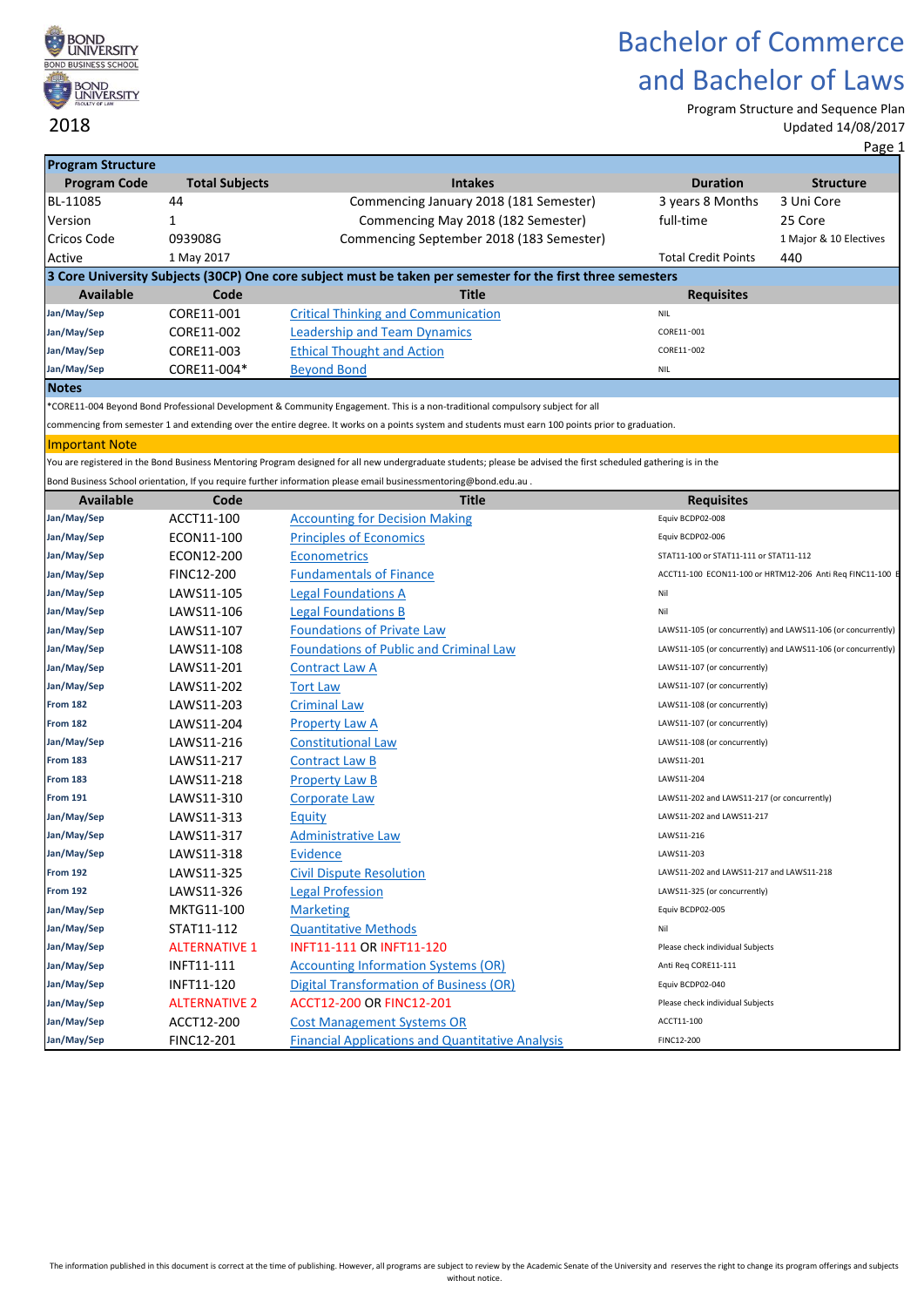

Program Structure and Sequence Plan Updated 14/08/2017

|                                                                                                                                                   |                                                                                                                               | Page 2                                                                                                                                    |  |  |  |  |
|---------------------------------------------------------------------------------------------------------------------------------------------------|-------------------------------------------------------------------------------------------------------------------------------|-------------------------------------------------------------------------------------------------------------------------------------------|--|--|--|--|
| <b>Notes</b>                                                                                                                                      |                                                                                                                               |                                                                                                                                           |  |  |  |  |
| Alternative 1 ACCT Major students must select INFT11-111                                                                                          |                                                                                                                               |                                                                                                                                           |  |  |  |  |
|                                                                                                                                                   | Alternative 2 ACCT major students must select ACCT12-200, FINC major students must select FINC12-201                          |                                                                                                                                           |  |  |  |  |
|                                                                                                                                                   | Students must choose one of the six subject (60CP) Commerce majors below as their 1st Major.                                  |                                                                                                                                           |  |  |  |  |
|                                                                                                                                                   | <b>Bond Business School Majors</b>                                                                                            |                                                                                                                                           |  |  |  |  |
| <b>ACCT</b>                                                                                                                                       | MAJOR - ACCOUNTING                                                                                                            |                                                                                                                                           |  |  |  |  |
| ACSC                                                                                                                                              | <b>MAJOR - ACTUARIAL SCIENCE</b>                                                                                              |                                                                                                                                           |  |  |  |  |
| <b>BIGD</b>                                                                                                                                       | <b>MAJOR - BIG DATA</b>                                                                                                       |                                                                                                                                           |  |  |  |  |
| <b>ECON</b>                                                                                                                                       | <b>MAJOR - ECONOMICS</b>                                                                                                      |                                                                                                                                           |  |  |  |  |
| <b>FINC</b>                                                                                                                                       | <b>MAJOR - FINANCE</b>                                                                                                        |                                                                                                                                           |  |  |  |  |
|                                                                                                                                                   | Business Electives 3 Subjects (30CP) - Students must select 3 Business subjects from any of the Bond Business School subjects |                                                                                                                                           |  |  |  |  |
|                                                                                                                                                   | Law Electives 7 Subjects (70CP) - Students must choose Undergraduate Law Electives from the Faculty of Law's offerings.       |                                                                                                                                           |  |  |  |  |
| Students may choose to complete an optional Law Specialisation (40cp) in one of the following areas:                                              |                                                                                                                               |                                                                                                                                           |  |  |  |  |
| • Canadian Law and Practice                                                                                                                       | • Corporate and Commercial Law                                                                                                | · Legal Practice                                                                                                                          |  |  |  |  |
| • Contemporary Legal Issues                                                                                                                       | • International and Comparative Law                                                                                           | • Media and Technology Law                                                                                                                |  |  |  |  |
| To be eligible for a Law Specialisation, students must complete a minimum of four Law Electives (40 credit points) within one of the above areas. |                                                                                                                               |                                                                                                                                           |  |  |  |  |
| Eligible students will receive a Specialisation Certificate at the completion of their Law program.                                               |                                                                                                                               |                                                                                                                                           |  |  |  |  |
|                                                                                                                                                   |                                                                                                                               | Bachelor of Laws with Honours - Please see eligibility requirements for achieving Honours (**including the completion of LAWS13-569 Legal |  |  |  |  |
|                                                                                                                                                   | Research Project as an elective) on the Law Honours / Distinction information webpage.                                        |                                                                                                                                           |  |  |  |  |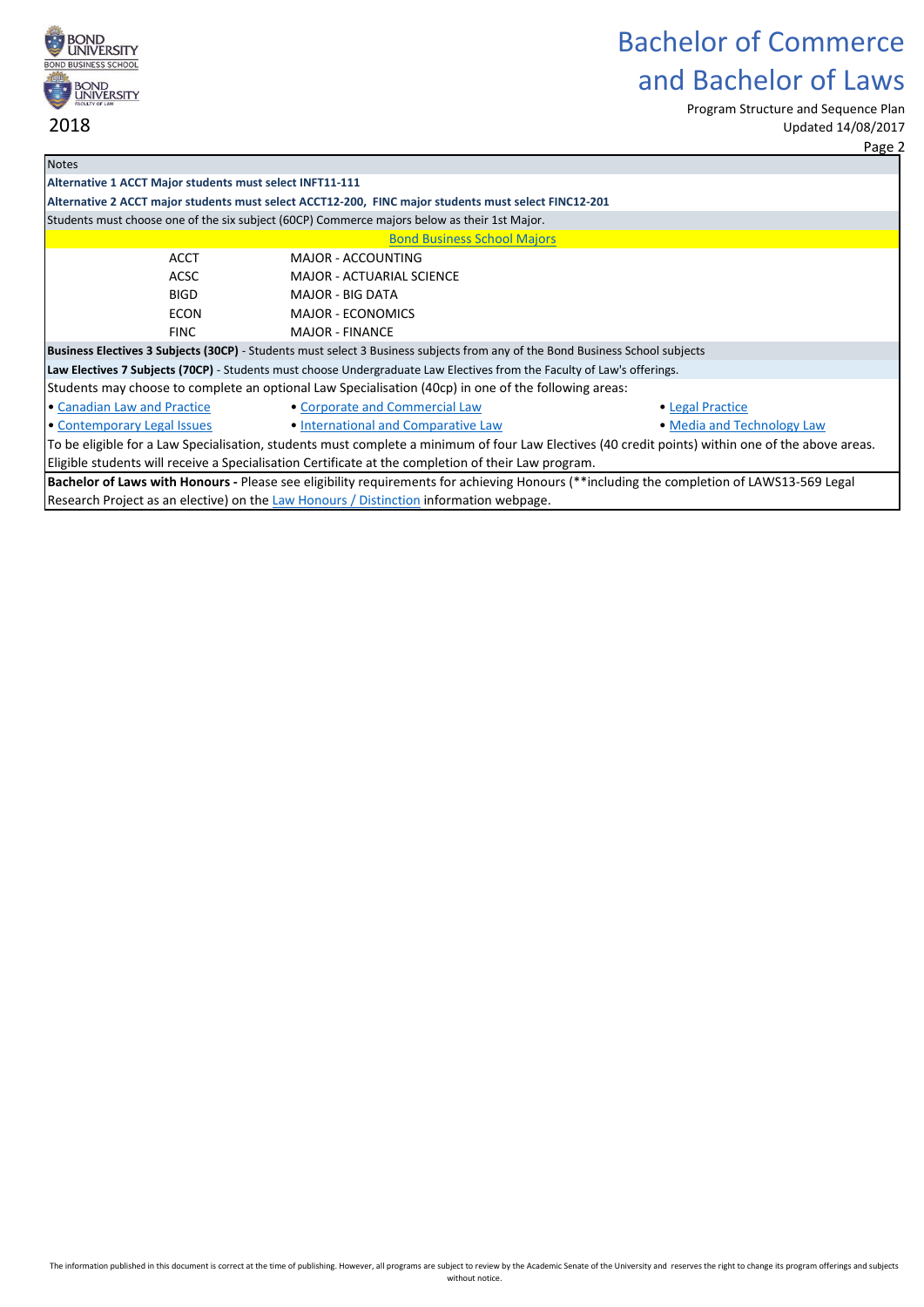

Program Structure and Sequence Plan

Updated 14/08/2017

Page 3

|                 |                          | <b>Sequence Plan For students Commencing January 2018</b> |                                                           |
|-----------------|--------------------------|-----------------------------------------------------------|-----------------------------------------------------------|
| <b>Semester</b> | Code                     | <b>Title</b>                                              | <b>Requisites</b>                                         |
| 1st Semester    | CORE11-001               | <b>Critical Thinking and Communication</b>                |                                                           |
| January         | ACCT11-100               | <b>Accounting for Decision Making</b>                     | Equiv BCDP02-008                                          |
|                 | 181 LAWS11-105           | <b>Legal Foundations A</b>                                |                                                           |
|                 | LAWS11-106               | <b>Legal Foundations B</b>                                |                                                           |
|                 | CORE11-004               | <b>Beyond Bond</b>                                        |                                                           |
| 2nd Semester    | CORE11-002               | <b>Leadership and Team Dynamics</b>                       | CORE11-001                                                |
| May             | LAWS11-107               | <b>Foundations of Private Law</b>                         |                                                           |
|                 | 182 LAWS11-108           | <b>Foundations of Public and Criminal Law</b>             |                                                           |
|                 | MKTG11-100               | <b>Marketing</b>                                          |                                                           |
| 3rd Semester    | CORE11-003               | <b>Ethical Thought and Action</b>                         | CORE11-002                                                |
| September       | LAWS11-201               | <b>Contract Law A</b>                                     |                                                           |
|                 | 183 LAWS11-202           | <b>Tort Law</b>                                           |                                                           |
|                 | ECON11-100               | <b>Principles of Economics</b>                            | Equiv BCDP02-006                                          |
| 4th Semester    | LAWS11-203               | <b>Criminal Law</b>                                       |                                                           |
| January         | LAWS11-204               | <b>Property Law A</b>                                     |                                                           |
|                 | 191 FINC12-200           | <b>Fundamentals of Finance</b>                            | ACCT11-100 ECON11-100 or HRTM12-206 Anti Req FINC11-100 E |
|                 | STAT11-112               | <b>Quantitative Methods</b>                               |                                                           |
| 5th Semester    | LAWS11-217               | <b>Contract Law B</b>                                     |                                                           |
| May             | LAWS11-218               | <b>Property Law B</b>                                     |                                                           |
|                 | 192 ECON12-200           | <b>Econometrics</b>                                       | STAT11-100 or STAT11-111 or STAT11-112                    |
|                 | Major/Elective           |                                                           |                                                           |
| 6th Semester    | LAWS11-216               | <b>Constitutional Law</b>                                 | LAWS11-110                                                |
| September       | <b>ALTERNATIVE 1</b>     | <b>INFT11-111 OR INFT11-120</b>                           |                                                           |
|                 | 193 Major/Elective       |                                                           |                                                           |
|                 | Major/Elective           |                                                           |                                                           |
| 7th Semester    | LAWS11-317               | <b>Administrative Law</b>                                 | LAWS11-216                                                |
| January         | LAWS11-310               | <b>Corporate Law</b>                                      |                                                           |
|                 | <b>201 ALTERNATIVE 2</b> | ACCT12-200 OR FINC12-201                                  |                                                           |
|                 | Major/Elective           |                                                           |                                                           |
| 8th Semester    | LAWS11-313               | Equity                                                    | LAWS11-110                                                |
| May             | Major/Elective           |                                                           |                                                           |
|                 | 202 Major/Elective       |                                                           |                                                           |
|                 | Major/Elective           |                                                           |                                                           |
| 9th Semester    | LAWS11-318               | <b>Evidence</b>                                           | LAWS11-214                                                |
| September       | Major/Elective           |                                                           |                                                           |
|                 | 203 Major/Elective       |                                                           |                                                           |
|                 | Major/Elective           |                                                           |                                                           |
| 10th Semester   | LAWS11-325               | <b>Civil Dispute Resolution</b>                           |                                                           |
| January         | Major/Elective           |                                                           |                                                           |
|                 | 211 Major/Elective       |                                                           |                                                           |
|                 | Major/Elective           |                                                           |                                                           |
| 11th Semester   | LAWS11-326               | <b>Legal Profession</b>                                   |                                                           |
| May             | Major/Elective           |                                                           |                                                           |
|                 | 212 Major/Elective       |                                                           |                                                           |
|                 | Major/Elective           |                                                           |                                                           |
|                 |                          |                                                           |                                                           |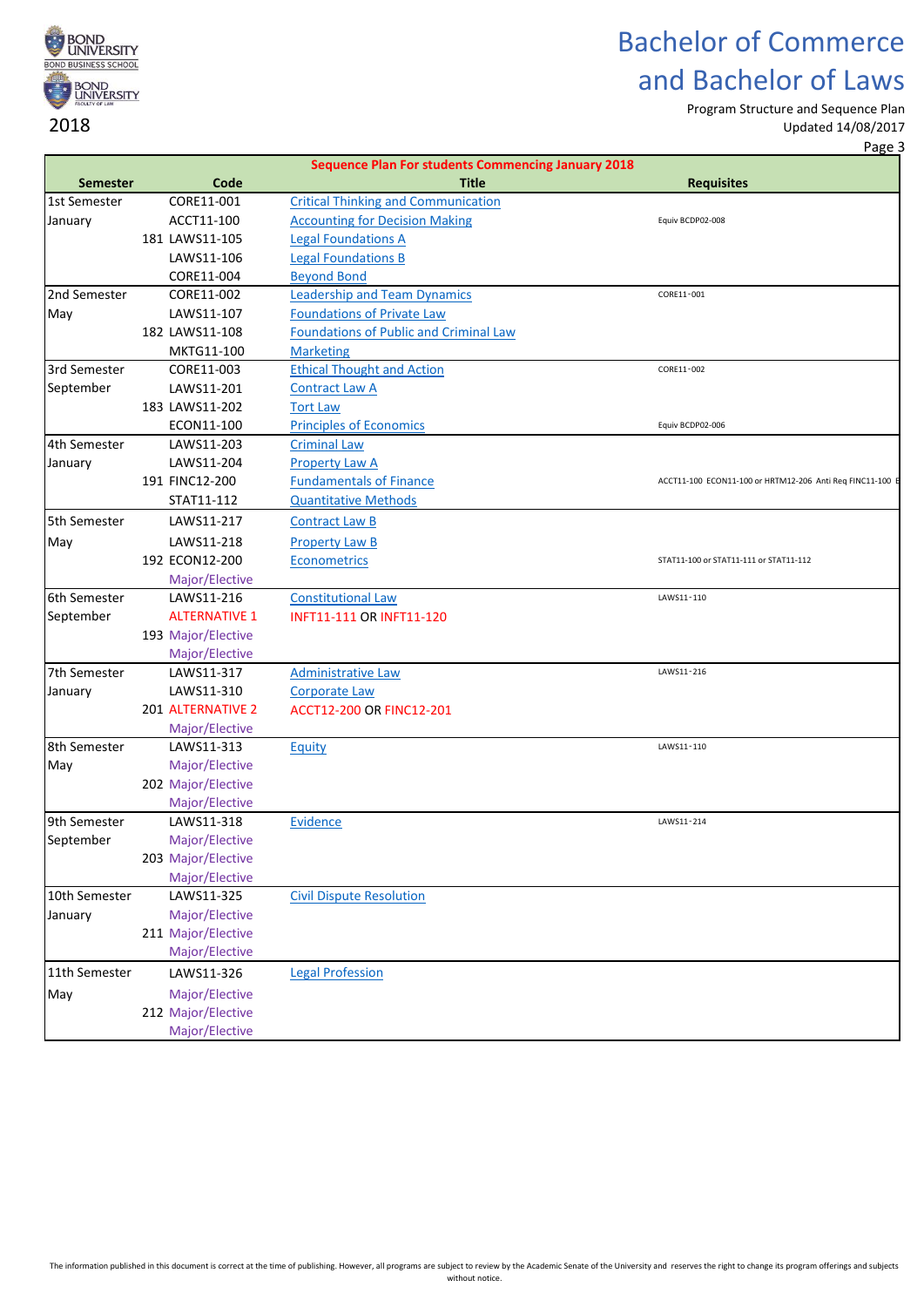

Program Structure and Sequence Plan

|               |                          |                                                       | Page 4                                                        |
|---------------|--------------------------|-------------------------------------------------------|---------------------------------------------------------------|
|               |                          | <b>Sequence Plan For students Commencing May 2018</b> |                                                               |
| 1st Semester  | CORE11-001               | <b>Critical Thinking and Communication</b>            | <b>NIL</b>                                                    |
| May           | ACCT11-100               | <b>Accounting for Decision Making</b>                 | Equiv BCDP02-008                                              |
|               | 182 LAWS11-105           | <b>Legal Foundations A</b>                            | Nil                                                           |
|               | LAWS11-106               | <b>Legal Foundations B</b>                            | Nil                                                           |
|               | CORE11-004               | <b>Beyond Bond</b>                                    | <b>NIL</b>                                                    |
| 2nd Semester  | CORE11-002               | <b>Leadership and Team Dynamics</b>                   | CORE11-001                                                    |
| September     | LAWS11-107               | <b>Foundations of Private Law</b>                     | LAWS11-105 (or concurrently) and LAWS11-106 (or concurrently) |
|               | 173 LAWS11-108           | <b>Foundations of Public and Criminal Law</b>         | LAWS11-105 (or concurrently) and LAWS11-106 (or concurrently) |
|               | MKTG11-100               | <b>Marketing</b>                                      | Equiv BCDP02-005                                              |
| 3rd Semester  | CORE11-003               | <b>Ethical Thought and Action</b>                     | CORE11-002                                                    |
| January       | LAWS11-201               | <b>Contract Law A</b>                                 | LAWS11-107 (or concurrently)                                  |
|               | 181 LAWS11-202           | <b>Tort Law</b>                                       | LAWS11-107 (or concurrently)                                  |
|               | ECON11-100               | <b>Principles of Economics</b>                        | Equiv BCDP02-006                                              |
| 4th Semester  | LAWS11-203               | <b>Criminal Law</b>                                   | LAWS11-108 (or concurrently)                                  |
| May           | LAWS11-204               | <b>Property Law A</b>                                 | LAWS11-107 (or concurrently)                                  |
|               | 182 FINC12-200           | <b>Fundamentals of Finance</b>                        | ACCT11-100 ECON11-100 or HRTM12-206 Anti Req FINC11-100 E     |
|               | STAT11-112               | <b>Quantitative Methods</b>                           | Nil                                                           |
| 5th Semester  | LAWS11-217               | <b>Contract Law B</b>                                 | LAWS11-201                                                    |
| September     | LAWS11-218               | <b>Property Law B</b>                                 | LAWS11-204                                                    |
|               | 183 ECON12-200           | <b>Econometrics</b>                                   | STAT11-100 or STAT11-111 or STAT11-112                        |
|               | Major/Elective           |                                                       | As Required                                                   |
| 6th Semester  | LAWS11-216               | <b>Constitutional Law</b>                             | LAWS11-110                                                    |
| January       | <b>ALTERNATIVE 1</b>     | <b>INFT11-111 OR INFT11-120</b>                       | Please check individual Subjects                              |
|               | 191 Major/Elective       |                                                       | As Required                                                   |
|               | Major/Elective           |                                                       | As Required                                                   |
| 7th Semester  | LAWS11-317               | <b>Administrative Law</b>                             | LAWS11-216                                                    |
| May           | LAWS11-310               | <b>Corporate Law</b>                                  | LAWS11-202 and LAWS11-217 (or concurrently)                   |
|               | <b>192 ALTERNATIVE 2</b> | ACCT12-200 OR FINC12-201                              | Please check individual Subjects                              |
|               | Major/Elective           |                                                       | As Required                                                   |
| 8th Semester  | LAWS11-313               | Equity                                                | LAWS11-110                                                    |
| September     | Major/Elective           |                                                       | As Required                                                   |
|               | 193 Major/Elective       |                                                       | As Required                                                   |
|               | Major/Elective           |                                                       | As Required                                                   |
| 9th Semester  | LAWS11-318               | Evidence                                              | LAWS11-214                                                    |
| January       | Major/Elective           |                                                       | As Required                                                   |
|               | 201 Major/Elective       |                                                       | As Required                                                   |
|               | Major/Elective           |                                                       | As Required                                                   |
| 10th Semester | LAWS11-325               | <b>Civil Dispute Resolution</b>                       | LAWS11-202 and LAWS11-217 and LAWS11-218                      |
| May           | Major/Elective           |                                                       | As Required                                                   |
|               | 202 Major/Elective       |                                                       | As Required                                                   |
|               | Major/Elective           |                                                       | As Required                                                   |
| 11th Semester | LAWS11-326               | <b>Legal Profession</b>                               | LAWS11-325 (or concurrently)                                  |
| September     | Major/Elective           |                                                       | As Required                                                   |
|               | 203 Major/Elective       |                                                       | As Required                                                   |
|               | Major/Elective           |                                                       | As Required                                                   |